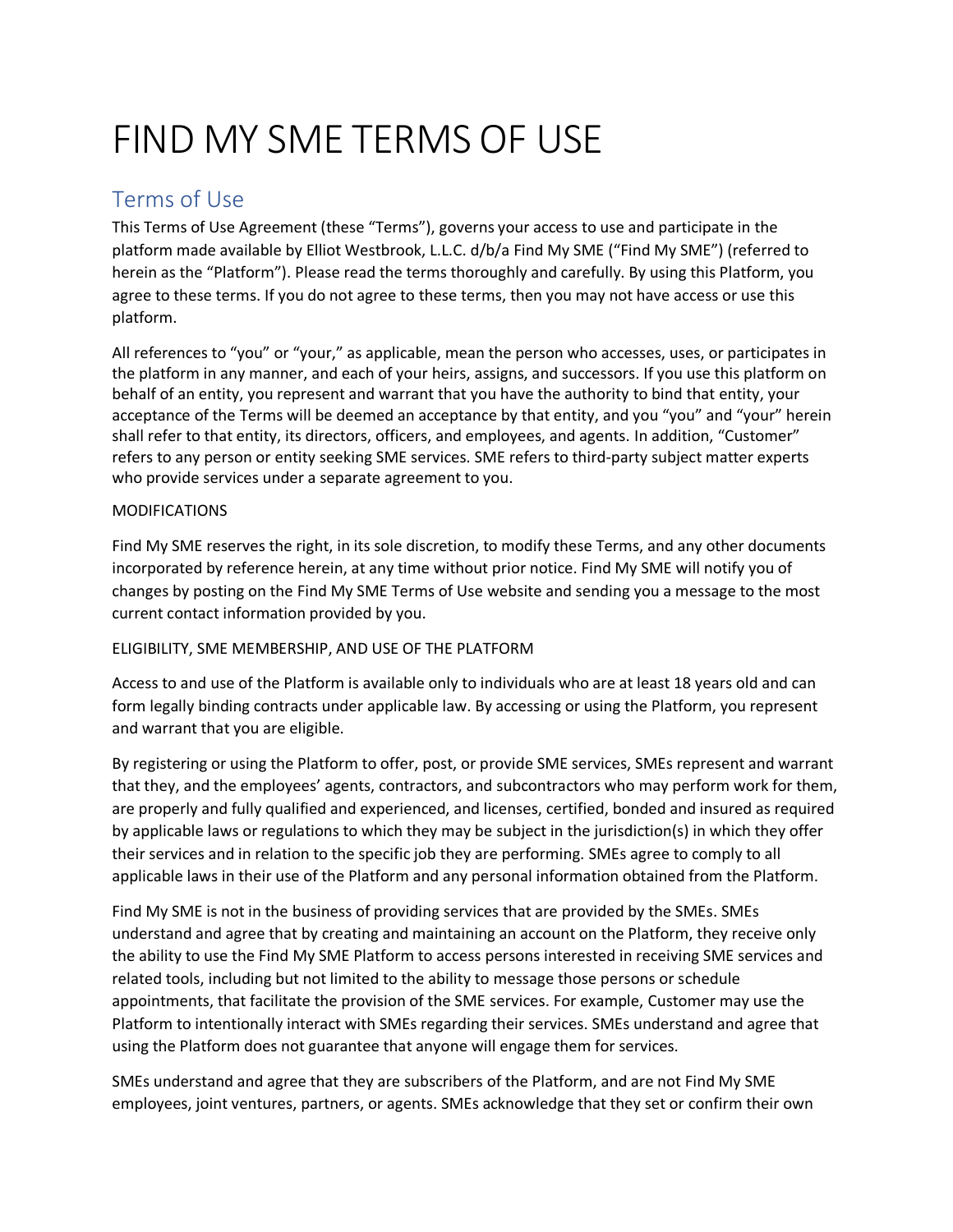prices, provide their own equipment or material, and determine their own work schedule, and own the contract for services with Customer requesting the service. Find My SME does not control, and has no right to control, the services a SME provides if the SME is engaged with a Customer or any other person.

**Find My SME is intended to be a connection between Customers seeking a service and SMEs who provide the service. It is the responsibility of the SME and Customer to perform due diligence before entering into a formal contract for services. Due diligence includes any of the items applicable by laws, which may include the following: history of criminal conviction or sex offender registration, reference checks, and background checks. Find My SME is not liable for any contracts for service between the Customer and SME. Find My SME is not liable for any payments or monetary obligations between Customer, and SME.**

#### **LIMITATIONS OF LIABILITY**

**FIND MY SME WILL NOT BE LIABLE FOR ANY DIRECT, INDIRECT, INCIDENTAL, SPECIAL, PUNITIVE, COMPENSATORY, CONSEQUENTIAL OR EXEMPLARY DAMAGES, EVEN IF FIND MY SME HAS BEEN ADVISED OF THE POSSIBILITY OF SUCH DAMAGES (COLLECTIVELY, "DAMAGES"), RESULTING FROM: 1) THE USE OR INABILITY TO USE THE PLATFORM; 2) THE COST OF ANY GOODS OR SERVICES PURCHASED OR OBTAINED AS A RESULT OF THE USE OF THE PLATFORM; 3) DISCLOSURE OF, UNAUTHORIZED ACCESS TO OR ALTERATION OF YOUR INFORMATION OR CONTENT (INCLUDING USER GENERATED CONTENT); 4) CONTENT YOU SUBMIT, RECEIVE, ACCESS, TRANSMIT OR OTHERWISE CONVEY THROUGH THE SERVICE; 5) STATEMENTS OR CONDUCT OF ANY CUSTOMER, SME, OTHER SERVICE PROVIDERS OR OTHER THIRD PARTY THROUGH THE PLATFORM; 6) ANY OTHER MATTER RELATING TO THE PLATFORM; 7) ANY BREACH OF TERMS BY FIND MY SME OR THE FAILURE OF FIND MY SME TO PROVIDE THE SERVICE UNDER THESE TERMS OR 8) ANY OTHER DEALINGS OR INTERACTIONS YOU HAVE WITH ANY SME OR OTHER SERVICE PROVIDERS (OR ANY OF THEIR REPRESENTATIVES OR AGENTS). THESE LIMITATIONS SHALL APPLY TO THE FULLEST EXTENT PERMITTED BY LAW.** 

# **TO THE EXTENT FIND MY SME IS FOUND LIABLE FOR ANYTHING RELATED TO THESE TERMS OR THE USE OF THE PLATFORM, FIND MY SME'S LIABILITY FOR DAMAGES WILL NOT EXCEED THE EQUIVALENT OF THE COST OF A ONE-YEAR MEMBERSHIP FEE.**

#### Indemnity

You shall defend, indemnify and hold Find My SME harmless against all costs and expenses, including reasonable attorney's fees, associated with the defense or settlement of any claim that: 1) Find My SME's use, access or modifications of any software that you have required as part of the Platform infringes any patent, copyright, trademark, trade secret or other intellectual property right; 2) your use of the Platform in violation of any provisions of, or your representations in, the Platform under which Find My SME provides such Platform to you violates any law or infringes any patent, copyright, trademark, trade secret or other intellectual property right; 3) the inaccurate or untruthful Content or other information provided by you to Find My SME or that you submit, transmit or otherwise make available through the Platform; or 4) any intentional or willful violation of any rights of another or harm you may have caused to another. Find My SME will have sole control of the defense of any such damage or claim. Additionally, you will pay any judgments or settlements based on any such claims described in this section. This section will survive the termination of these Terms.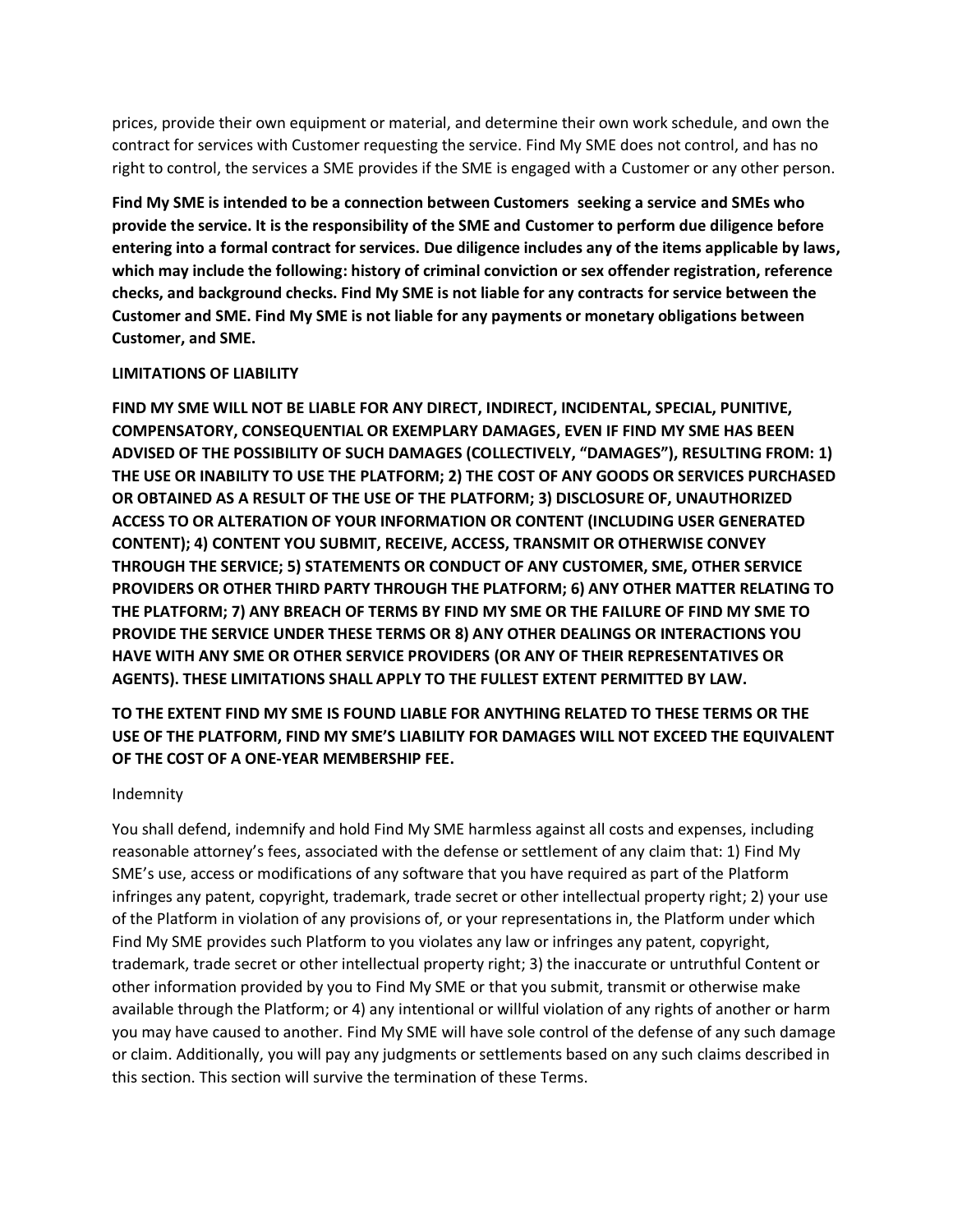#### DISCLAIMER OF WARRANTIES

EXCEPT AS EXPRESSLY SET FORTH IN THESE TERMS, FIND MY SME DISCLAIMS ANY REPRESENTATIONS OR WARRANTIES, EXPRESS OR IMPLIED, REGARDING THE PLATFORM, INCLUDING ANY IMPLIED WARRANTY OF MERCHANTABILITY, FITNESS FOR A PARTICULAR PURPOSE, OR IMPLIED WARRANTIES ARISING FROM COURSE OF DEALING OR COURSE OF PERFORMANCE. FIND MY SME DISCLAIMS ANY REPRESENTATION OR WARRANTY FOR ANY NON-INFRINGEMENT, OR PROTECTING YOUR DATA FROM LOSS RESULTING FROM A DATA BREACH OR IN THE COURSE OF PERFORMING SERVICES.

#### Governing Law

These Terms shall be governed by and construed in accordance with the laws of the State of North Carolina, without giving effect to any choice or conflict of law provision otherwise.

#### SME MEMBERSHIP

# A. FIND MY SME MEMBERSHIP AGREEMENT IN ADDITION TO TERMS

Find My SME displays reviews and ratings on a variety of service contractors (collectively, "SMEs") to allow users the opportunity to read about the experiences other users have had with these SMEs and to provide your own reviews and ratings on the SMEs you use. Find My SME also operates certain products whereby Find My SME facilitates the offer, sale, and/or marketing of certain promotions, discounts, coupons, vouchers, e-commerce offers, or deals (collectively, "Promotions").

In order to use the Platform, you must read and accept all of the terms and conditions in, and linked to, this Membership Agreement (this "Agreement"). This Agreement may be modified by Find My SME from time to time at Find My SME's sole discretion, and you will receive notice if modifications to the Agreement are made. We strongly recommend that, as you read this Agreement, you also access and read the linked information, if any. By accepting this Agreement, you also agree that your use of some Find My SME Platform, or other websites we operate may be governed by separate terms and conditions, agreements and privacy policies.

BY ACCEPTING THE TERMS OF THIS AGREEMENT, YOU ACKNOWLEDGE THAT YOU HAVE READ, UNDERSTOOD, AND AGREE TO BE BOUND BY ALL OF THE TERMS, CONDITIONS AND NOTICES CONTAINED IN THIS AGREEMENT JUST AS IF YOU HAD SIGNED THIS AGREEMENT.

# SERVICE FEES AND BILLING METHODS; AUTOMATIC RENEWAL

# B. MEMBERSHIP FEE FOR SMEs

Find My SME will charge you a membership fee in order to use the Platform to offer its services (the "Subscription"). Your membership fee is the amount you were charged for one term of your monthly Subscription or yearly Subscription, not including any promotions or discounts that may have been applied (the "Membership Fee"). For this or other reasons, the Membership Fee might be different than the amount paid by another new or existing member who purchased the same services in the same market. You may check your account online or call an Find My SME call center representative if you have any questions.

You acknowledge that Find My SME reserves the right, at any time, to modify its Membership Fees and billing methods. Membership Fees may be paid in advance by credit card, debit card, or PayPal.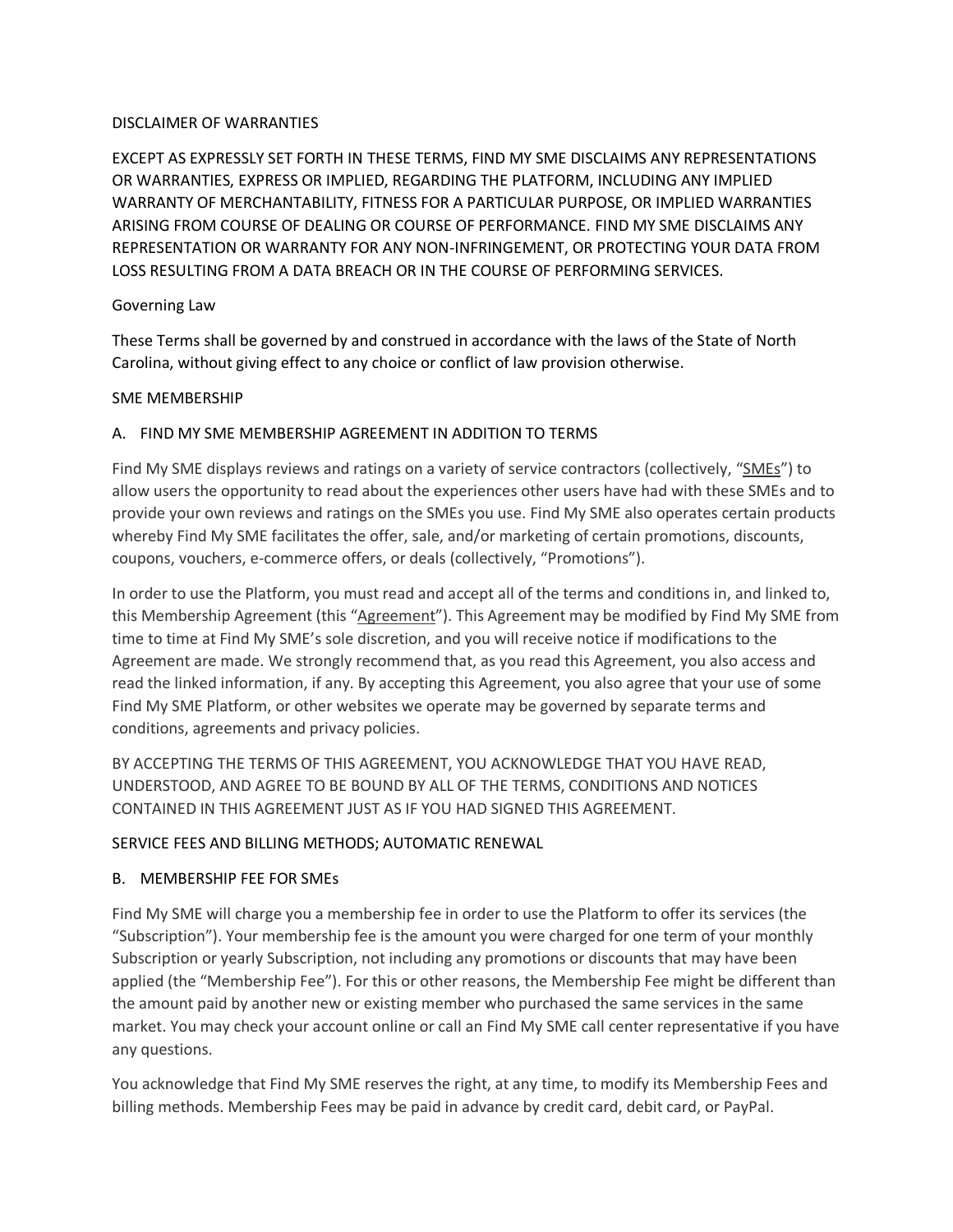## C. AUTOMATIC RENEWAL

**If you have paid membership Subscription (i.e., monthly or yearly), Find My SME will automatically renew your Subscription Membership Fee for the Subscription (as such Membership Fee may be modified as provided above) using the credit card, debit card or other payment information on file with Find My SME. Such renewal payment will take place on or about your Renewal Date. Your Subscription will continue, and your payment method will be charged, the Membership Fee until you cancel the Subscription, which you may do at any time (see Canceling your Subscription, below).**

If the payment processing for the renewal of your Subscription fails for any reason, we will attempt to process your renewal for a period up to sixty (60) days in accordance with Find My SME's standard renewal practices then in effect (which may be modified from time to time by Find My SME). Except as otherwise required by applicable law, you agree that Find My SME will not provide you with any notices prior to each annual renewal payment.

#### D. NO REFUND AND NO RETURN POLICY

Refunds will not be provided for any subscription, monthly or yearly. Find My SME does not provide credit, refunds, or prorated billing for subscriptions, monthly or yearly. In such circumstances you will have access to your subscription until the end of the monthly or yearly billing cycle depending on which subscription choice you selected.

#### *Please see "Canceling Your Subscription"*

E. CANCELING YOUR SUBSCRIPTION

**You may cancel your Subscription at any time by contacting Find My SME by emailing [contact@findmysme.com](mailto:contact@findmysme.com) . If you wish to avoid renewal, your cancellation request must be received by no later than 5:00 p.m. Eastern Time on the business day prior to your Renewal Date.**

# Authorization to Update Credit Card Account Information

If the credit card or debit card provided by you to Find My SME has expired during an attempt to renew your Subscriptions you will be notified and your account will be suspended until a current credit card or debit card is provided.

#### F. LIMITED LICENSE TO WEBSITE

By agreeing to the terms and conditions of this Agreement, Find My SME grants you a limited license to access and use the reviews and ratings offered by the Service for your personal purchase decisions. The SME acknowledges and agrees that it will not access, reproduce, duplicate, copy, sell, re-sell, visit or otherwise exploit for any commercial, educational, or any other non-personal purpose the reviews and ratings or any content.

#### G. DISPUTES

If a SME has a dispute with a Customer and have an active, qualifying Subscription, the SME is responsible for resolving the dispute. Find My SME does not, at any time, become a party to a dispute between a SME and a Customer. Find My SME is neither a mediator nor an arbitrator and does not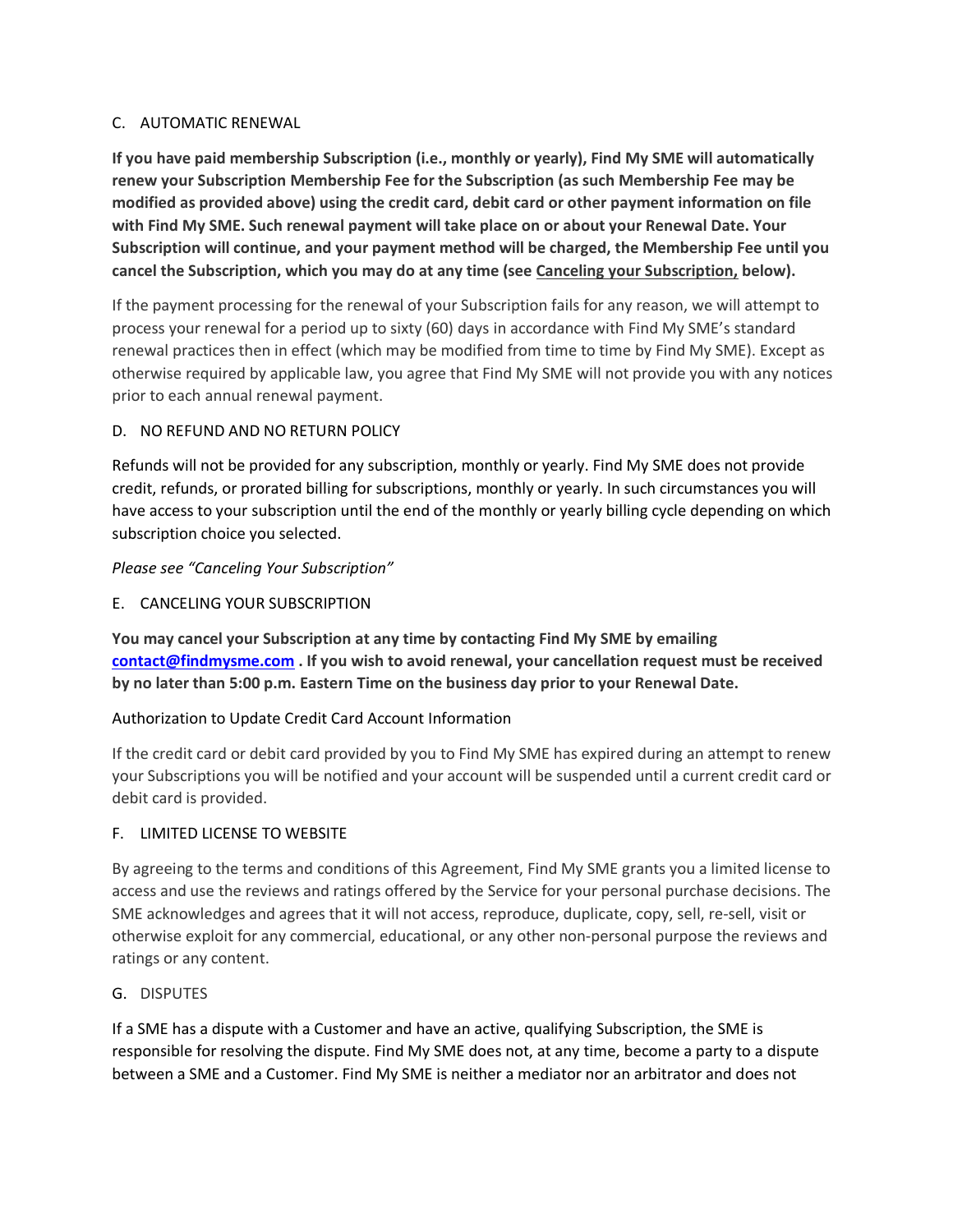provide legal advice or assistance. If you believe legal services are necessary or would be helpful to resolve your dispute with a SME or Customer, Find My SME encourages you to consult with an attorney.

## H. ACCOUNT SECURITY

Find My SME website is hosted by a secure service; however, you are responsible for generating your username and password. Your username and password may only be used by you. You are solely responsible for maintaining and protecting the confidentiality of your username and password and are fully responsible for all activities that occur under your username and password.

# Additional Terms for Customers

# A. MODIFICATIONS

Find My SME reserves the right, in its sole discretion, to modify these Terms, and any other documents incorporated by reference herein, at any time without prior notice. Find My SME will notify you of changes by posting on the Find My SME Terms of Use website, and sending you a message to the most current contact information provided by you.

# B. ELIGIBILITY, CUSTOMER AND USE OF THE PLATFORM

Access to and use of the Platform is available only to individuals who are at least 18 years old and can form legally binding contracts under applicable law. By accessing or using the Platform, you represent and warrant that you are eligible. In the content below "Customer" refers to any person or entity seeking SME.

This Platform of Find My SME is offered to you, conditioned on your acceptance without modification, of the Terms. Your use of this Platform constitutes your agreement to all such Terms. If you have any questions regarding these Terms, you may contact Find My SME at [contact@findmysme.com.](mailto:contact@findmysme.com) We may amend these Terms at any time by posting a revised version of these Terms.

As a Customer seeking a SME, you can access the Platform free of charge. Customer and SME will enter into contracts, and pricing is between the Customer and the SME. Find My SME will not be liable or held accountable for any arrangements made between the Customer, and the SME.

**Find My SME is intended to be a connection between Customers seeking a service and SMEs who provide the service. It is the responsibility of the SME and Customer to perform due diligence before entering into a formal contract of services. Due diligence includes any of the items applicable by laws which may include the following, history of criminal conviction or sex offender registration, reference checks, and background checks. Find My SME is not liable for any contracts of service between the Customer and SME. Find My SME is not liable for any payments or monetary obligations between Customer, and SME.**

#### C. SUBMISSION OF REVIEWS

Find My SME collects information that you voluntarily provide as part of Find My SME's Platform, including messages, posts, comments, responses, reviews, and ratings you submit through the Site and Services, ("User Generated Content"). Find My SME may in its sole discretion share your User Generated